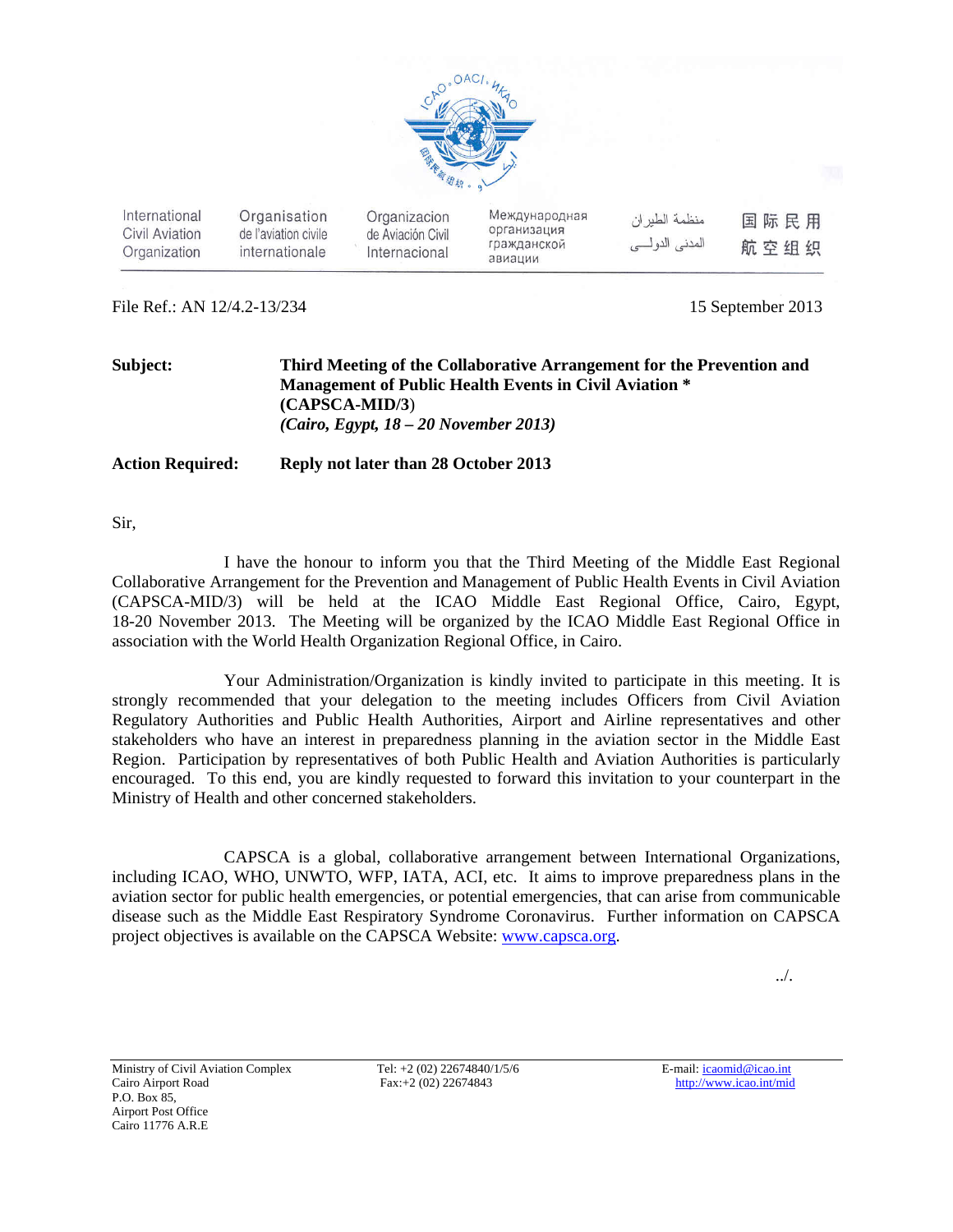In this regard, you may be interested to see the working paper on CAPSCA (A38-WP/35) that will be discussed in the 38th Session of the ICAO Assembly. It is available on the ICAO website: http://www.icao.int/Meetings/a38/Pages/WP\_Num.aspx?Category=(TE).

A List of Topics to be discussed at the Meeting is at **Attachment A** to this letter. Your comments/suggestions, if any, would be appreciated. The Bulletin describing administrative arrangements for the Meeting including the hotel list is at **Attachment B**.

This letter and all its relevant attachments including the Bulletin and the Hotel list will be posted in PDF format on the ICAO MID Website www.icao.int/mid.

I would appreciate it if you could, as soon as possible, preferably **not later than 28 October 2013,** confirm the participation of your Administration/Organization to the Meeting by exchange of correspondence with the ICAO MID Regional Office at the following e-mail address: icaomid@icao.int, with copy to: aramlawi@icao.int or Fax number +20 2 22674843, giving the name(s) of your delegate(s) using the Registration Form at **Attachment C** to this letter.

Accept, Sir, the assurances of my highest consideration.

Expire

 Mohamed R. M. Khonji ICAO Regional Director, Cairo

#### **Attachments**

*\* N.B. Previously named the "Cooperative Arrangement for the Prevention of Spread of Communicable Disease through Air Travel" (CAPSCA)*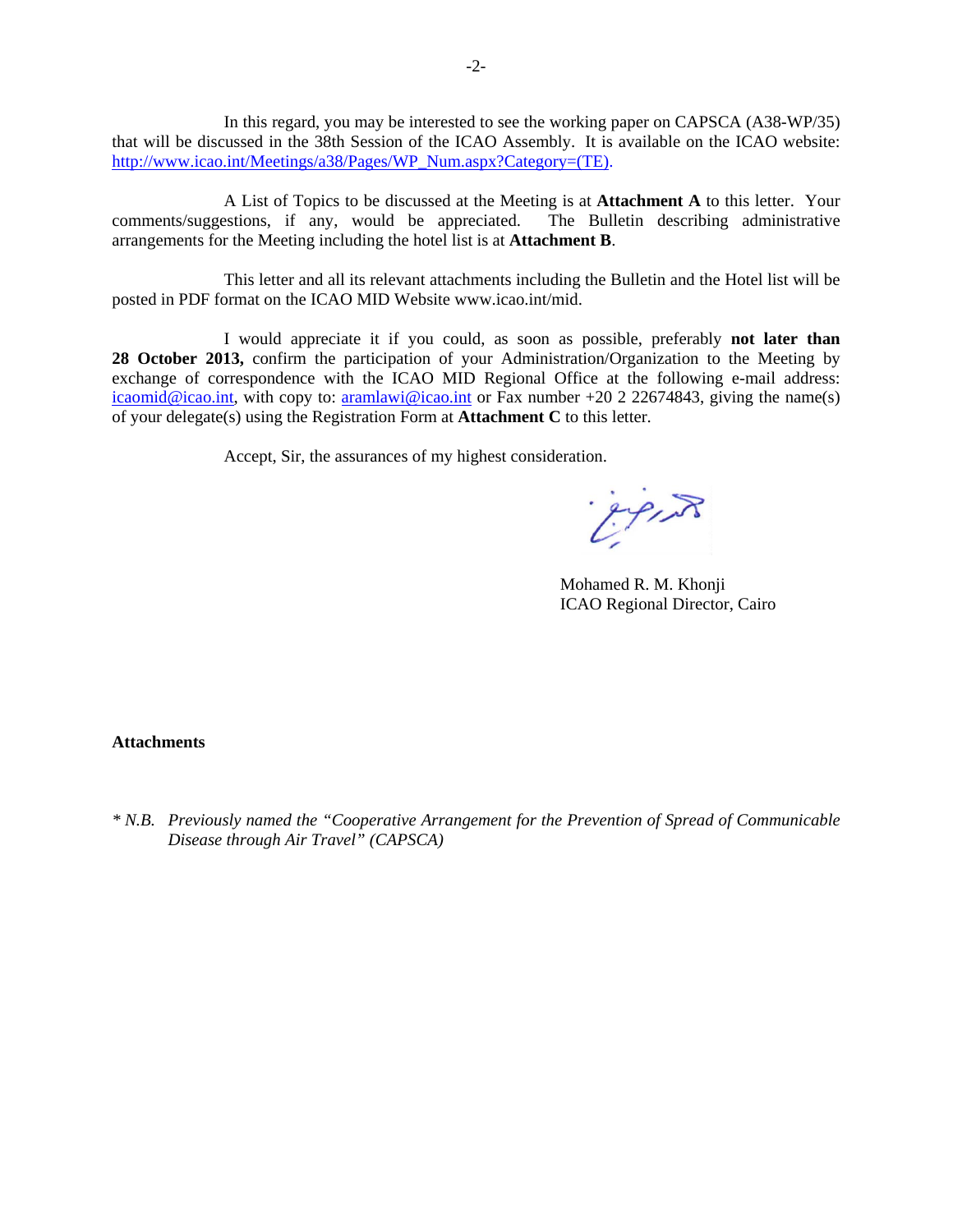**ATTACHMENT A** 



## **INTERNATIONAL CIVIL AVIATION ORGANIZATION**

## **COLLABORATIVE ARRANGEMENT FOR THE PREVENTION AND MANAGEMENT OF PUBLIC HEALTH EVENTS IN CIVIL AVIATION (CAPSCA)**

# **3RD CAPSCA MIDDLE EAST SEMINAR/MEETING** *(CAIRO, 18-20 NOVEMBER 2013)*

#### **LIST OF POTENTIAL TOPICS TO BE DISCUSSED**

- Status and Follow-Up of CAPSCA-MID Outstanding Conclusions (ICAO).
- Report on the  $3<sup>rd</sup>$  Global Coordination Meeting of the Regional Aviation Medicine and Public Health Teams (ICAO).
- Highlights of activities of the CAPSCA Project in the other ICAO Regions (ICAO).
- International Health Regulations and public health emergencies recent developments, IHR (2005) Implementation Progress (WHO).
- MERS CoV: Challenges in preparedness (WHO).
- Recent changes in WHO recommendations on Influenza Risk Management: a review of changes affecting the aviation sector in "Pandemic Influenza Risk Management – WHO Interim Guidance" (WHO).
- Towards a Safer World: an update (UNSIC).
- Recent initiatives in airport preparedness planning (ACI).
- Recent initiatives in airline preparedness planning (IATA).
- Presentations from States on preparedness planning (States).
- Presentations from airport operators and airlines on preparedness planning (Operators).
- BioDiaspora-Evidence-Based Decision-Making: an update (Dr Kamran Khan, University of Toronto).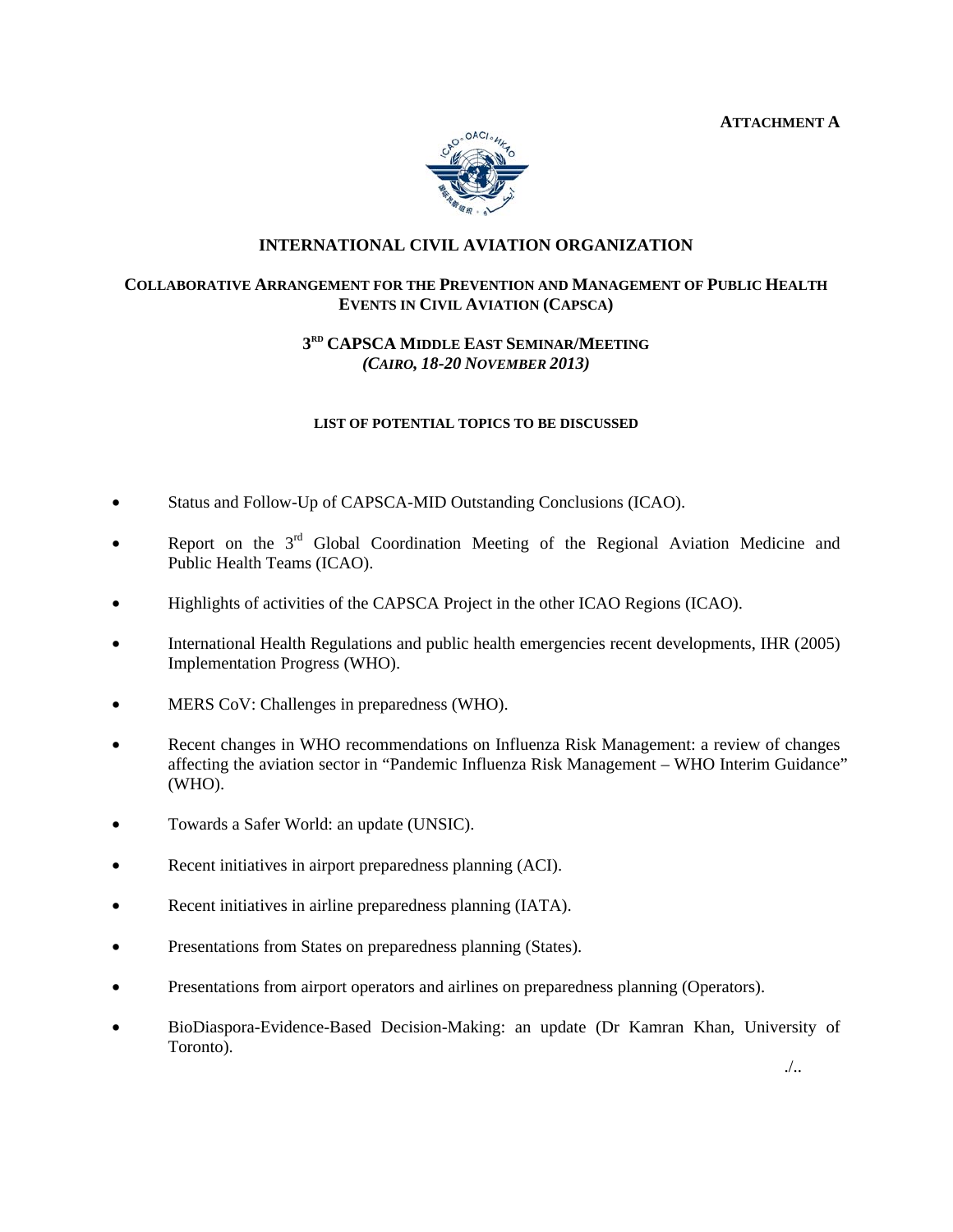- Comparison of ICAO documentation with WHO documentation discrepancies/overlaps (ICAO/WHO).
- Safety Oversight Audit Programme (USOAP) update (ICAO).
- Arrival of an "affected" aircraft" best practice guidelines. Discussion (ICAO).
- Security issues interface with public health (ICAO).
- CAPSCA Future and Funding (ICAO).
- Training for Technical Advisors (TAs), and potential TAs (ICAO).
- Work Plan for CAPSCA-MID project and Next Steps.

**----------------**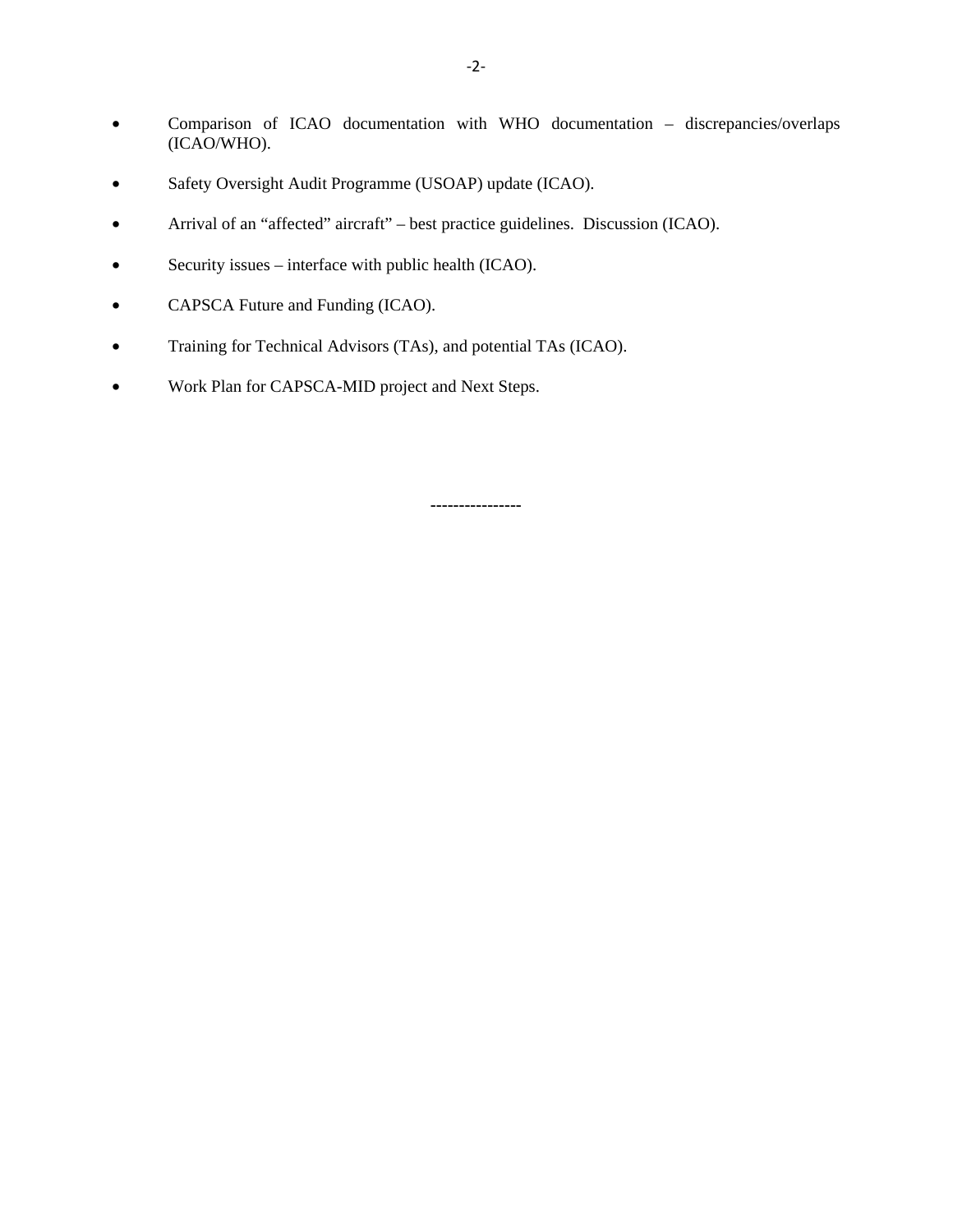

*International Civil Aviation Organization* 

**Third Seminar/Meeting of Collaborative Arrangement for the Prevention and Management of Public Health Events in Civil Aviation (CAPSCA-MID/3)** 

 *(Cairo, Egypt, 18 – 20 November 2013)*

## **BULLETIN**

## **1. LOCATION**

1.1 The Third Meeting of the Collaborative Arrangement for the Prevention and Management of Public Health Events in Civil Aviation (CAPSCA/3) will be held at the Meeting Room of the ICAO Middle East Regional Office in Cairo, Egypt, 18-20 November 2013.

#### **2. SCHEDULE OF THE SEMINAR/MEETING**

- 2.1 The opening session of the Seminar/Meeting will be held at 0900 hours on Monday 18 November 2013.
- 2.2 The event will close no later than 1430 on Wednesday 20 November
- 2.3 The daily schedule and the order of the day will be announced at the opening session.
- 2.4 The Seminar/Meeting will be conducted in English.

## **3. REGISTRATION OF PARTICIPANTS**

3.1 Participants are requested to register, at the Registration Desk located at the entrance of the Meeting Hall, between 0830 and 0900 hours on the opening day of the Working Group meeting. Participants are also requested to wear the identification badge, which will be issued to them when inside the meeting room.

#### **4. ICAO PERSONNEL CONCERNED WITH THE SEMINAR/MEETING**

4.1 Dr. Anthony Evans, ICAO Chief Aviation Medicine Section and CAPSCA Project Manager

4.2 Mr. Mohamed Smaoui, Deputy Regional Director, ICAO MID Office.

4.3 Mr. Adel Ramlawi, Regional Officer, Aerodromes and Ground Aids and CASPCA Regional Coordinator.

4.4 Mr. David Sterland, Regional Officer, Aviation Security and Facilitation.

4.5 Ms. T. Qatami (Administrative Officer) and Mrs. M. Hindi (Finance and Administrative Assistant) from the ICAO Cairo Office will handle the administrative arrangements.

4.6 Mrs. Sonia El Sakka (ICT) will handle the Information Communication Technology matters.

4.7 Mrs. Hoda Gabriel will provide the secretarial assistance.

## **5. DOCUMENTATION**

5.1 Please note that no documentation will be available in hard copy format, other than the final programme. However, presentations related to the meeting will be uploaded onto the ICAO MID Regional Office website after each day of the seminar/workshop. Accordingly, participants are requested to download the documentation from the web and bring along their own hard copies or their laptops to the meeting, as appropriate.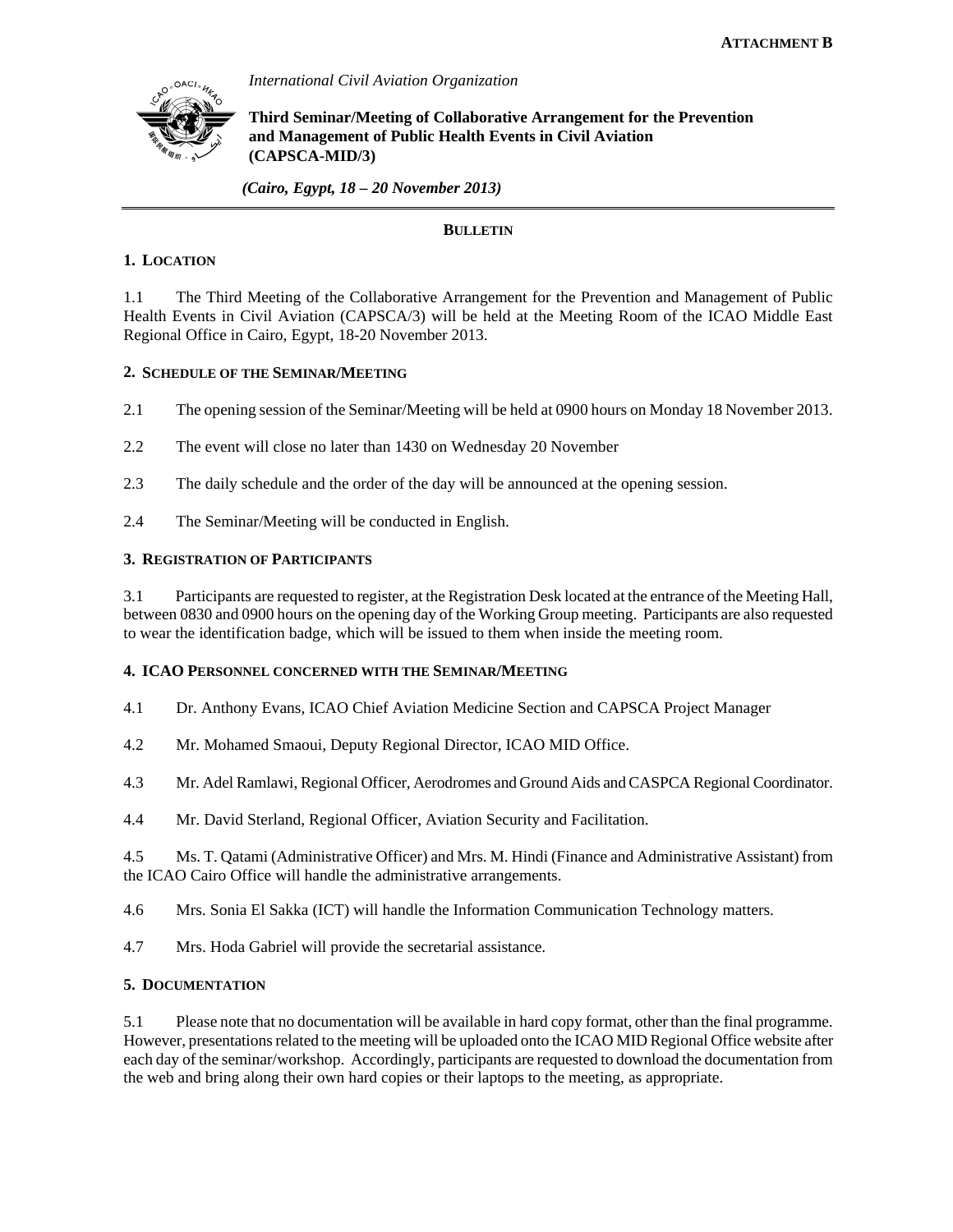#### **6. ICAO MIDDLE EAST REGIONAL OFFICE**

#### **MID OFFICE LOCATION**

6.1 The ICAO Middle East Regional Office is located at the Egyptian Ministry of Civil Aviation Complex, Airport Road, Cairo. The telephone numbers are: (202) 2267 4841/5/6, the fax number is: (202) 2267 4843, the e-mail address is: icaomid@icao.int and website is http://icao.int/mid.

## **WORKING HOURS**

- 6.2 The working hours of the ICAO Regional Office are 0730-1430.
- 6.3 The list of Officers in the ICAO Regional Office is given in Page 4.

## **7. ICAO SALEABLE PUBLICATIONS**

7.1 ICAO publications, if required by participants, may be purchased from the ICAO HQ.

## **8. HOTEL RESERVATIONS/RETURN AIRLINE BOOKINGS**

8.1 Participants are requested to ensure that their return airline booking is confirmed, soon after their arrival in Cairo, through their respective hotel reception desk, as the MID Regional Office is unable to provide this service due to staffing limitations. A list of hotels with ICAO corporate rates is attached for your convenience with telephone/fax numbers and addresses. Participants do have to arrange own hotel reservation.

## **9. TRANSPORTATION**

9.1 Although we would very much wish to welcome you at Cairo Airport, it will not be possible to meet participants on arrival and provide transportation. Participants are, therefore, requested to make their own arrangements for transportation from the airport to the city and return.

9.2 Airport taxi services (Misr Limousine) operate private limousine services from the airport to Cairo city, at L.E. 90.00 approx. per vehicle. Public taxi service is also available, at a cost of approximately L.E. 60.00 (negotiable), at the taxi stand at the airport.

## 9.3 **Free Bus Transportation**

9.3.1 Free bus services will only be provided to and from the venue of the Meeting according to the following:

#### **Itinerary to the venue of the Meeting**

Departure from Intercontinental, City Stars at 07:30 Departure from Beirut Hotel at 08:00 Departure from Le Meridien Heliopolis at 08:15 Departure from Fairmont Hotel Heliopolis (ex-Sheraton) at 08:20 Departure from Radisson Hotel at 8:25 Departure from Iberotel Le Passage (ex Movenpick) and Novotel Hotel at Heliopolis at 08:30

*Note: Due to hotel rules, participants have to wait for the bus outside the premises of the hotel.* 

## **Itinerary from the venue of the Meeting**

Buses will be available after the close of the daily sessions. Departures are tentatively scheduled at 14:30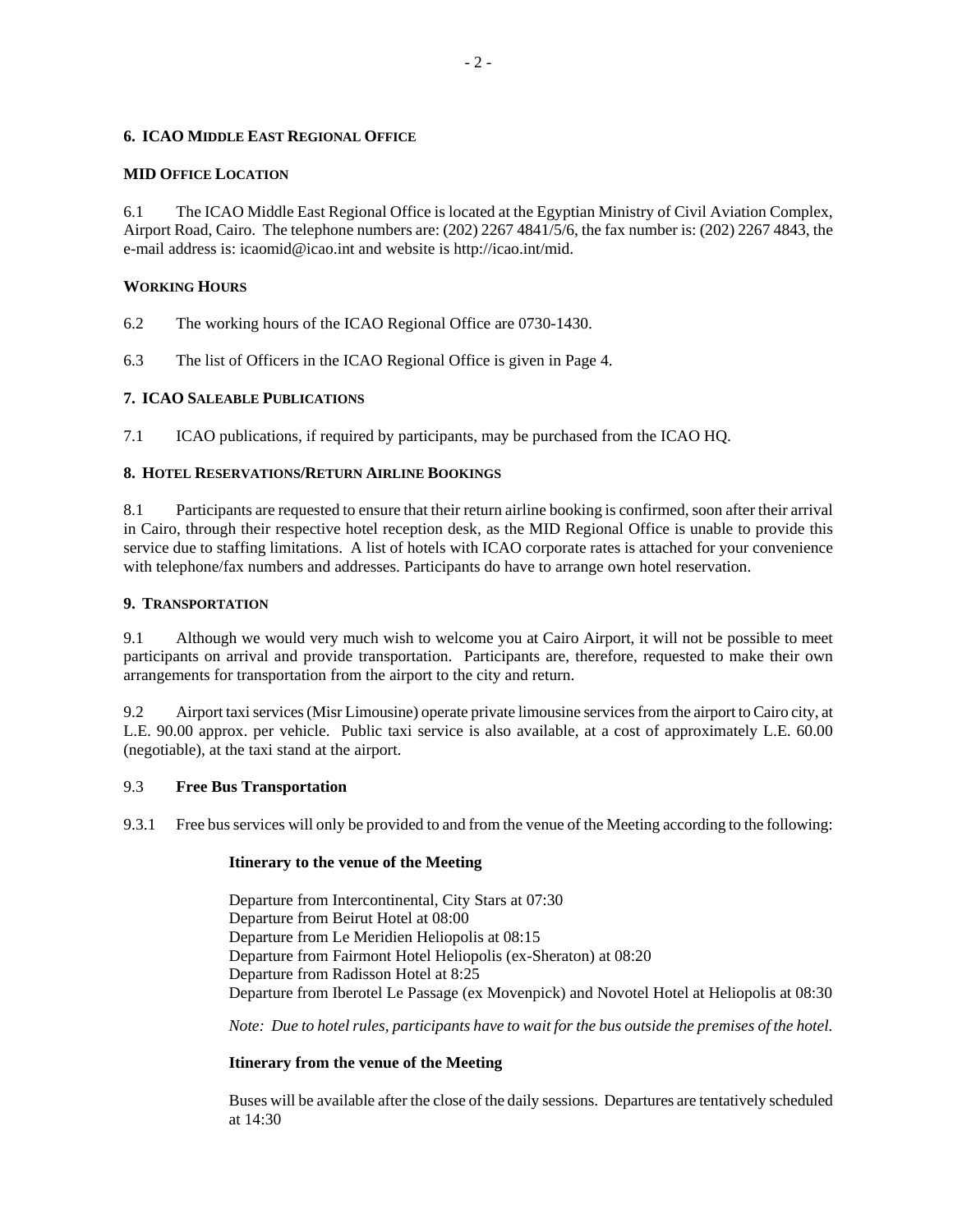- *N.B. i Bus will be identified by the ICAO sign.* 
	- *ii Due to security measures participants are requested to be available outside the main entrance of the premises in which the Regional office is located. Punctuality will be much appreciated since departure times are fixed*.

#### **10. INSURANCE**

10.1 Participants are advised to have insurance coverage for any unexpected contingency including transport hazards (taxi, buses, rented cars etc.) and Medical Coverage.

#### **11. SOME USEFUL TRAVEL INFORMATION**

## **PASSPORT**

11.1 All foreign nationals entering Egypt must possess valid passports or other valid documents for travel.

## **VISA**

11.2 It is mandatory that all participants obtain official visas from the Egyptian Embassy or Consulate in their country prior to their departure for Egypt.

## **CUSTOMS**

11.3 The following items may be brought into Egypt duty free:

Personal effects, such as necessary clothing 200 cigarettes or 250 gr. of cigars or tobacco 1 liter alcoholic beverages Perfume for personal use

Additional quantities of the above items may also be purchased from Cairo Airport duty free shop after clearing customs.

## **WEATHER CONDITIONS**

11.4 The main daily maximum and minimum temperatures for the month of November 25ºC and 20ºC.

#### **12. CURRENCY, CREDIT CARDS AND BANKING SERVICES**

12.1 The unit of currency in Egypt is the Egyptian Pound (L.E.), which in denominations of 100, 50, 20, 10, 5 and 1 L.E. 1 pound comprises 100 piasters. Current UN rate of exchange for US  $\frac{1}{5}$  is approx. US  $\frac{1}{5}$  1 = L.E. 7.00 for September 2013.

12.2 International Credit Cards, such as American Express, Diners Club, Visa, Master Charge, Carte Blanche, etc. are usually accepted at most hotels, department stores and restaurants.

12.3 All commercial banks exchange major foreign currencies and are open 0830-1400 hours Sundays through Thursdays.

#### **13. OTHER USEFUL INFORMATION**

#### **SHOPPING**

13.1 Be prepared to bargain in small shops, sidewalk vendors etc. In large stores, however, the prices are fixed.

## **TAP WATER**

13.2 It is recommended that all visitors drink only bottled water/beverages.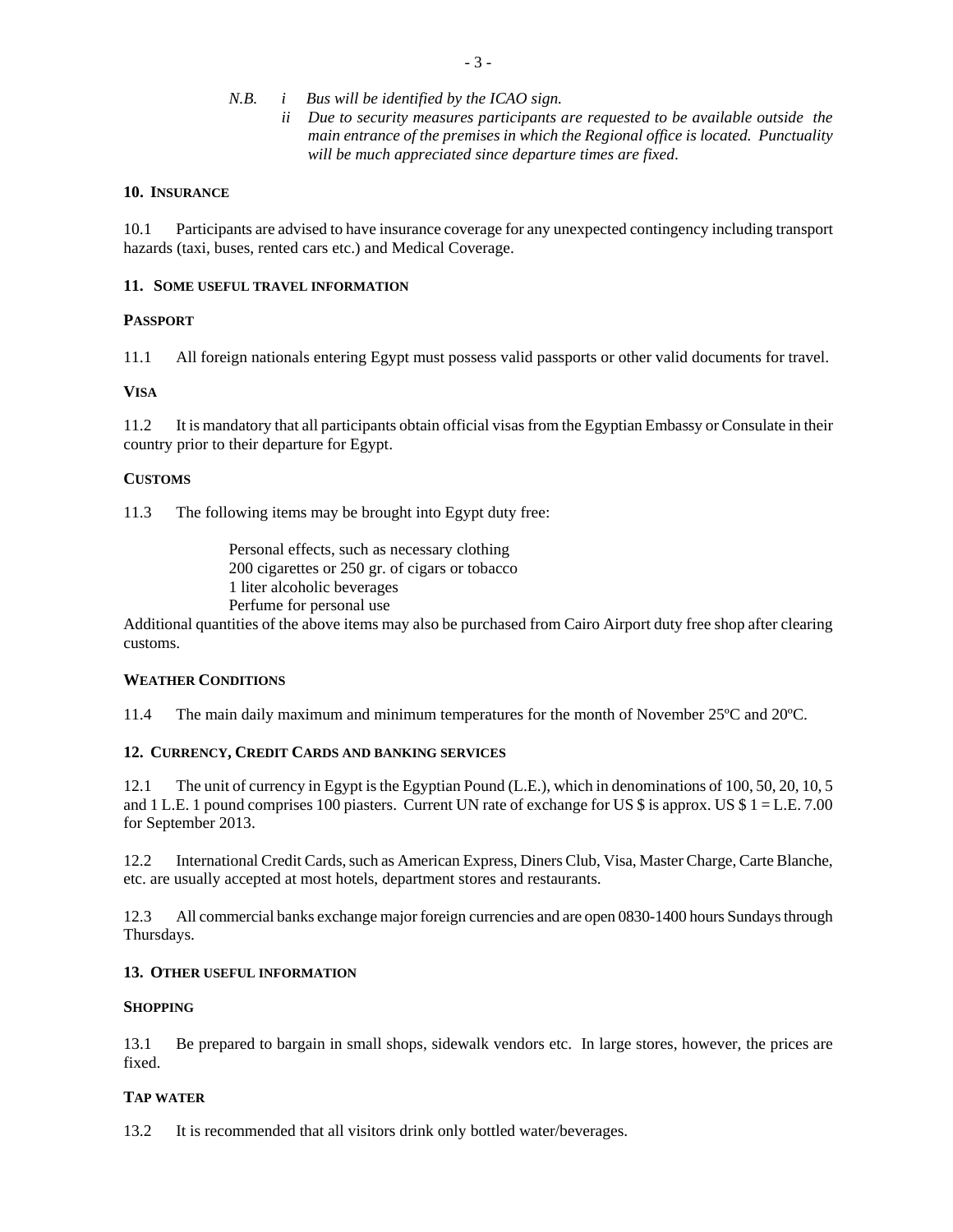# **TELEPHONE CARDS**

13.3 Cards are available in the Egyptian Market for international calls.

#### **14. OTHER ASSISTANCE**

14.1 The ICAO Regional Office will be glad to assist participants with any advice they may require.

# **LIST OF OFFICERS IN THE ICAO MID REGIONAL OFFICE, CAIRO**

------------------

| <b>NAME</b>     | <b>TITLE</b>                                                            |
|-----------------|-------------------------------------------------------------------------|
| MR. M.R. KHONJI | ICAO REGIONAL DIRECTOR (ICAORD)                                         |
| MR. M. SMAOUI   | DEPUTY REGIONAL DIRECTOR (DEPRD)                                        |
|                 | <b>ADMINISTRATION</b>                                                   |
| MRS. T. QATAMI  | ADMINISTRATIVE OFFICER (AO)                                             |
|                 | <b>TECHNICAL OFFICERS</b>                                               |
| MR. R. GULAM    | REGIONAL OFFICER, COMMUNICATIONS, NAVIGATION<br>AND SURVEILLANCE (CNS)  |
| MR. A. RAMLAWI  | REGIONAL OFFICER, AERODROMES AND GROUND AIDS<br>(AGA)                   |
| MR. M. ALBLOWI  | REGIONAL OFFICER, FLIGHT SAFETY (FLS)                                   |
| MR. E. ELKHOURY | REGIONAL OFFICER, AIR TRAFFIC<br>MANAGEMENT/SEARCH AND RESCUE (ATM/SAR) |
| MR. D. STERLAND | REGIONAL OFFICER, AVIATION SECURITY AND<br><b>FACILITATION</b>          |

**---------------------**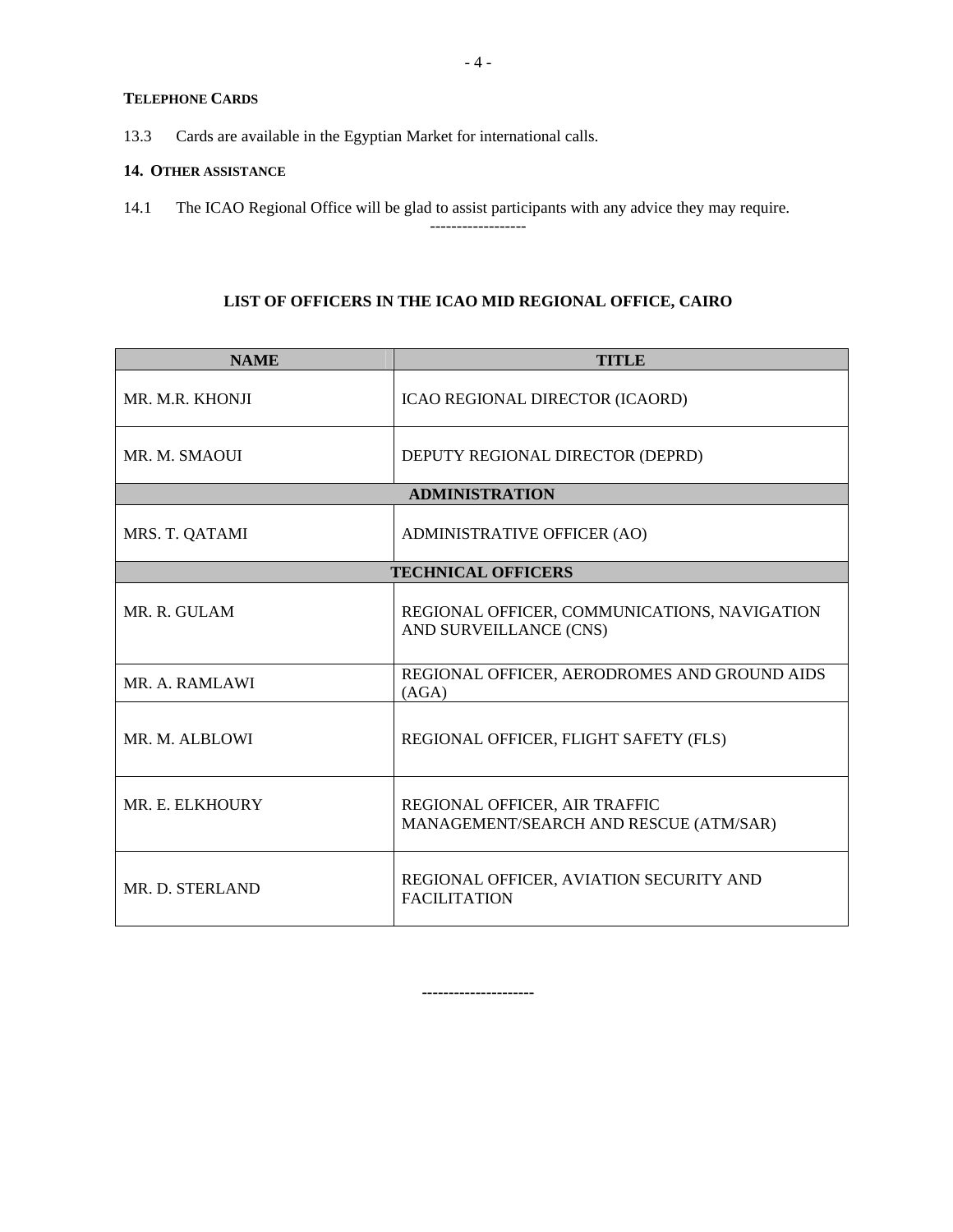#### **LIST OF HOTELS WITH ICAO CORPORATE RATES**

**24January 2011** 

| <b>HOTEL</b>                          | <b>RATE</b><br>US \$                                                                                                                              | <b>ADDRESS</b>                                           | <b>TELEFAX</b><br>NO.                                     | <b>E-MAIL</b>                                                                | <b>TELEPHONE</b><br>NUMBER(s) | <b>TRANSPORTATION</b><br><b>BY TAXI</b><br><b>TO MID OFFICE</b><br>(Minutes) |
|---------------------------------------|---------------------------------------------------------------------------------------------------------------------------------------------------|----------------------------------------------------------|-----------------------------------------------------------|------------------------------------------------------------------------------|-------------------------------|------------------------------------------------------------------------------|
| <b>Hotel Heliopolis</b><br>(Fairmont) | <b>Fairmont Room</b><br>US \$145.00 S or D<br><b>Fairmont Pool View</b><br>US\$160,00S or D<br>Delux Room<br>US\$170.00Sor D<br>$\mathbf X$       | Orouba Street<br>Heliopolis                              | (202)22678170<br>Attention:<br><b>Reservation Dept</b>    | hli.reservations@fairmont.com                                                | (202)<br>22677730/40          | 10                                                                           |
| <b>Concord El Salam</b>               | Superior Room<br>US\$120.00S or D<br>Superior Pool View<br>US\$130.00S or<br>Club D"legance<br>US\$160.00S<br><b>US\$170.00D</b><br>$X$ /*/**/*** | Abdel Hamid<br><b>Badawi Street</b><br>Heliopolis        | $(202)$ 26226020<br>Attention:<br>Reservation dept        | Reservation.cairo@concorde-eg.com                                            | $(202)$ 22931055              | 10                                                                           |
| <b>Radisson Hotel</b>                 | <b>Standard Room</b><br>US\$90.00 S&D<br><b>Business Room</b><br>US\$140.00 S&D                                                                   | Abdel Hamid<br>Badawi St.<br>Sheraton Area<br>Heliopolis | $(202)$ 26965657                                          | Info.cairo@radissonblue.com<br><b>Or</b><br>www.radissonblu.com              | $(202)$ 26965656              | 10                                                                           |
| Meridien<br>(Heliopolis)              | Superior Room<br>US\$100.00 S or D<br>Deluxe Room<br>US\$135.00 S or D<br>Royal Club<br>US\$150.00 S or D<br>$*$ /**/X                            | 51, El Orouba Street<br>Heliopolis                       | (202) 24172492<br>Attention:<br><b>Reservation Depart</b> | Reservations.heliopolis@lemeridien.com<br>$\&$<br>Ahmed.maher@lemeridien.com | $(20)$ 24168994<br>24168995   | 10                                                                           |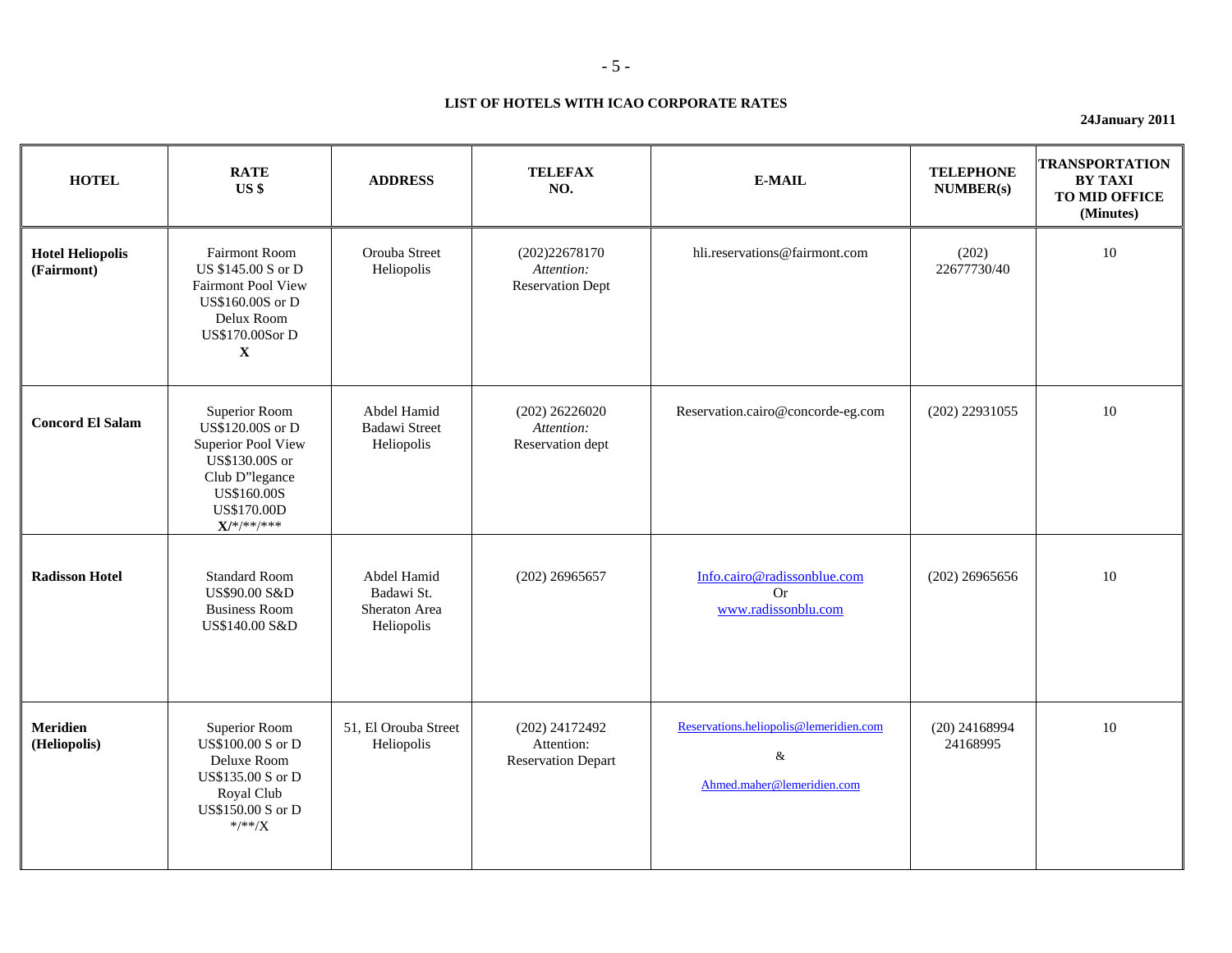| <b>HOTEL</b>                                          | <b>RATE</b><br>US <sub>3</sub>                                                                                                                                                                    | <b>ADDRESS</b>              | <b>TELEFAX</b><br>NO.                                            | E-MAIL                                                                                 | <b>TELEPHONE</b><br>NUMBER(s)                                            | <b>TRANSPORTATION</b><br><b>BY TAXI</b><br>TO MID OFFICE<br>(Minutes) |
|-------------------------------------------------------|---------------------------------------------------------------------------------------------------------------------------------------------------------------------------------------------------|-----------------------------|------------------------------------------------------------------|----------------------------------------------------------------------------------------|--------------------------------------------------------------------------|-----------------------------------------------------------------------|
| <b>Novotel Cairo</b><br>Airport                       | <b>US \$100.00S</b><br><b>US \$110.00D</b><br>(B&B)<br>Incl. Service Charges &<br>Taxes                                                                                                           | <b>CAIRO AIRPORT</b>        | (202)2 2914794/26373530<br>Attention:<br><b>Reservation Dept</b> | rso_egypt@accor-hotels.com                                                             | (202)22918520<br>22918573<br>22918577                                    | $\sqrt{5}$                                                            |
| <b>Iberotel</b><br>(Ex-Movenpick<br><b>Heliopolis</b> | Superior<br><b>US\$80.00 S or D</b><br>Executive club Room<br>US \$110.00 S or D<br>Executive Club suite<br>US\$130.00<br>$*$ /**/***                                                             | Cairo Airport               | (202)24180761<br>Attention:<br><b>Reservations Dept</b>          | Reservation@iberotelcairo.com<br>&<br>waleed.salah@iberotelcairo.com                   | $(202)$ 22929626<br>direct reservation<br>or Direct Operator<br>22919400 | $\sqrt{5}$                                                            |
| <b>Intercontinental</b><br><b>Citystars</b>           | Standard<br><b>US\$140.00 S</b><br><b>Business Suite</b><br>US\$210.00<br>Supplement \$30.00 will<br>be added for double<br>occupancy<br>(include B&B)<br>High Season from 18/09<br>to 17/11/2011 | PO Box 1026<br>Cairo, Egypt | $(202)$ 24800480                                                 | reservations@interconticitystars.com<br>$\&$<br>noha.elbahrawy@interconticitystars.com | $(0800-44-333-22)$<br>Or $(202)$<br>24800100                             | 30                                                                    |

- 6 -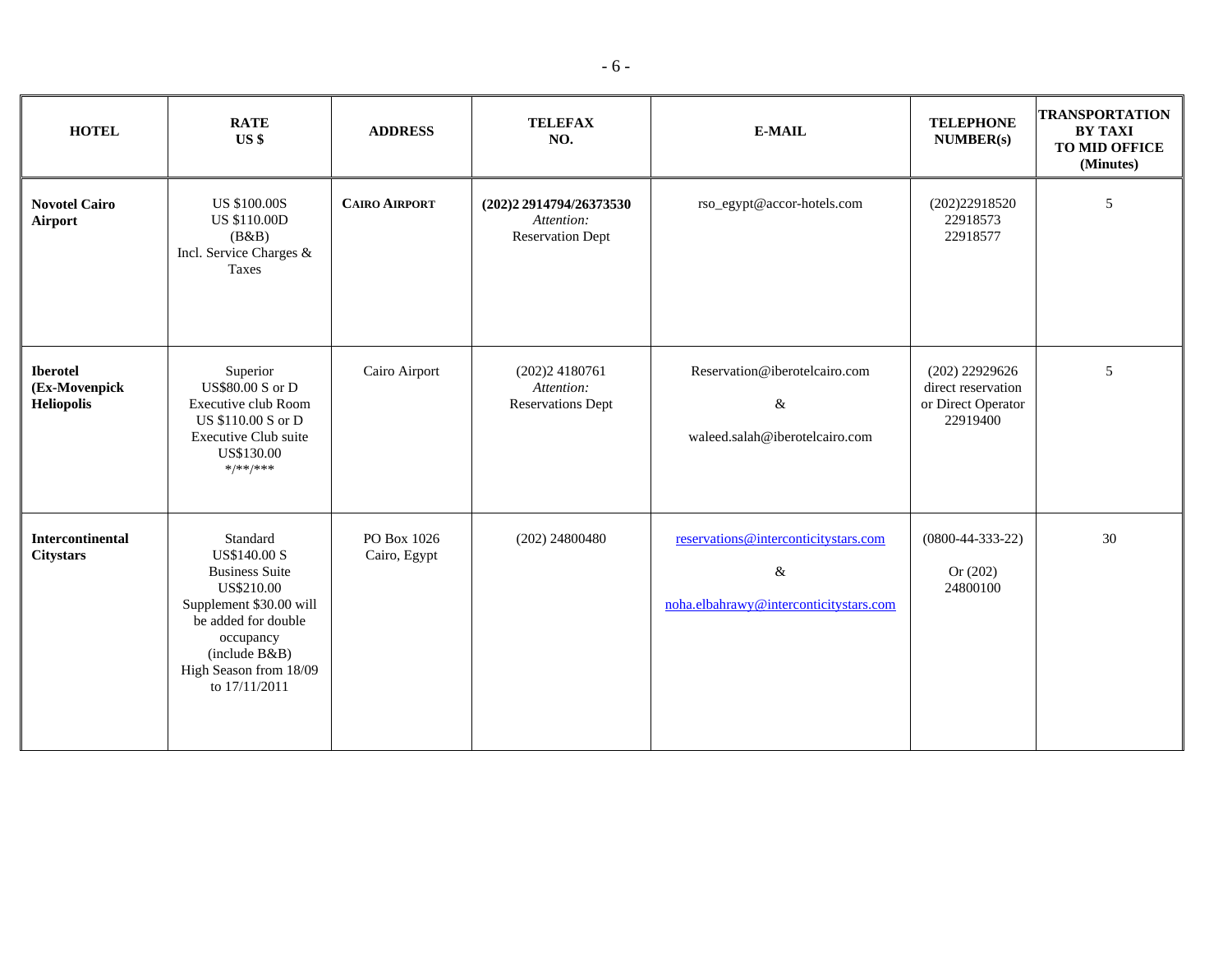| <b>HOTEL</b>                                 | <b>RATE</b><br>US <sub>s</sub>                                                                                                                                                           | <b>ADDRESS</b>                         | <b>TELEFAX</b><br>NO.                                                                                             | E-MAIL                                                                                 | <b>TELEPHONE</b><br>NUMBER(s)                      | <b>TRANSPORTATION</b><br><b>BY TAXI</b><br><b>TO MID OFFICE</b><br>(Minutes) |
|----------------------------------------------|------------------------------------------------------------------------------------------------------------------------------------------------------------------------------------------|----------------------------------------|-------------------------------------------------------------------------------------------------------------------|----------------------------------------------------------------------------------------|----------------------------------------------------|------------------------------------------------------------------------------|
| <b>Holiday Inn Cairo</b><br><b>Citystars</b> | Standard<br><b>US\$125.00 S</b><br>Superior<br><b>USS155.00S</b><br><b>Executive Room</b><br>US\$175.00S<br>Supplement \$20.00 will<br>be added for double<br>occupancy<br>(include B&B) | PO Box 1026<br>Cairo, Egypt            | $(202)$ 24800480                                                                                                  | reservations@interconticitystars.com<br>$\&$<br>noha.elbahrawy@interconticitystars.com | $(0800-44-333-22)$<br>Or $(202)$<br>24800100       | 30                                                                           |
| <b>Sonesta Hotel</b>                         | Standard<br>US\$80.00 S or D<br>Executive*/**<br>US\$150.00 S or D<br>Tower Patio View*/**<br><b>US\$120.00 S</b><br>US\$130.00D                                                         | 3 El Tayaran St.<br>Nasr City          | (202) 24039980<br>Attention:<br><b>Reservation Depart</b>                                                         | reservations@sonestacairo.com                                                          | (202) 24031259<br>After 5 P.M.<br>$(202)$ 22628111 | 25                                                                           |
| <b>Baron</b>                                 | <b>US \$100.00S</b><br><b>US\$110.00D</b><br>Incl. open Buffet<br>Breakfast, Service<br>Charges & Taxes                                                                                  | 8, Maahad El Sahari<br>St., Heliopolis | $(202)$ 22907077<br>Attention:<br>Reservation Dept.<br>$\overline{or}$<br>Mr.Osama Kassiem<br>Asst. Sales Manager | resvcai@baronhotels.com<br>or sales@baroncairo.com<br>website: www.baron hotels.com    | (202) 22915757                                     | 15                                                                           |
| <b>Hotel Beirut</b>                          | <b>US\$73.00 (S)</b><br>US\$90.00 (D)<br>Suite S or D<br>US\$130.00<br>Incl. Serv./Gov. Tax<br>$*/**$                                                                                    | 56, Beirut Street<br>Heliopolis        | (202) 22904065 or<br>$(202)$ 24159422<br>Attention:<br><b>Reservation Dept</b>                                    | res.ca@beiruthotelseg.com<br>Website: beiruthotelseg.com                               | $(202)$ 22911092<br>24145079<br>22916048           | 15                                                                           |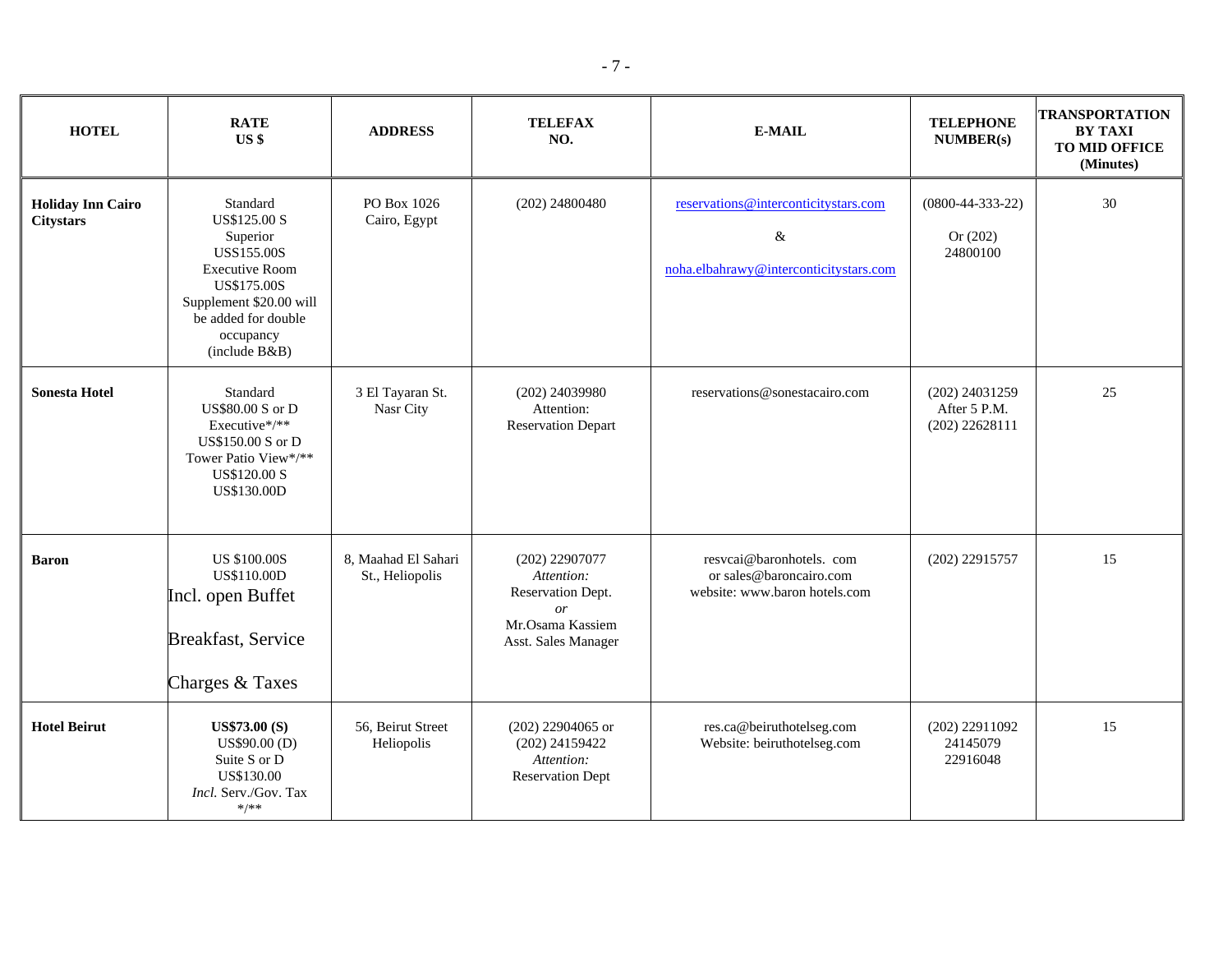| <b>HOTEL</b>                                                        | <b>RATE</b><br>$US$ \$                                                                                                                                            | <b>ADDRESS</b>                                         | <b>TELEFAX</b><br>NO.                                                                                                                          | <b>E-MAIL</b>                                                                             | <b>TELEPHONE</b><br>NUMBER(s) | TRANSPORTATION<br><b>BY TAXI</b><br><b>TO MID OFFICE</b><br>(Minutes) |
|---------------------------------------------------------------------|-------------------------------------------------------------------------------------------------------------------------------------------------------------------|--------------------------------------------------------|------------------------------------------------------------------------------------------------------------------------------------------------|-------------------------------------------------------------------------------------------|-------------------------------|-----------------------------------------------------------------------|
| <b>Cairo Sheraton</b>                                               | Delux<br>US\$140.00S&D<br>Club Level<br><b>US\$185.00 S</b><br><b>US\$205D</b><br>The above prices are<br>not applicable during<br>the month of July<br>$*$ /X/XX | 1 Midan El Galaa,<br>Dokki                             | $(202)$ 33364467<br>Attention:<br>Miss Omneia Wally,<br>Deputy Director of Sales<br><b>Or</b><br>(202)33364601/02<br><b>Reservation Depart</b> | www.sheraton.com/cairo                                                                    | $(202)$ 33369700<br>33369800  | 40                                                                    |
| <b>Marriott Hotel</b>                                               | Delux Room<br>US\$135.00 S & D<br><b>Executive Room</b><br>US\$175.00 S & D<br>Diplomatic Suite<br>US\$315.00                                                     | Saray El Gezira St.,<br>Zamalek, Cairo                 | (202)27358240                                                                                                                                  | cairomarriottreservation@marriott.com                                                     | (202)27351090                 | 35                                                                    |
| <b>Flamenco Hotel</b><br><b>Reservation code:</b><br><b>ICAO UN</b> | <b>Standard Room</b><br>US $$79.00(SB+B)$<br>& US \$ 89.00(DB+B)<br>Superior Room<br>US\$89.00 (SB+B) $&$<br>$US$ 99.00 (DB+B)$<br>Incl. Serv./Gov. Tax           | 2, El Guezira El<br>Wosta St., Abu El<br>Feda, Zamalek | $(202)$ 27359312<br>273 50819<br>Attention:<br>Mr. Abdel Fattah El<br>Rahman<br>Senior Sales Manager                                           | rescairo@flamencohotels.com<br>Sales@flamencohotels.com<br>Website:www.flamencohotels.com | (202) 27350815                | 35                                                                    |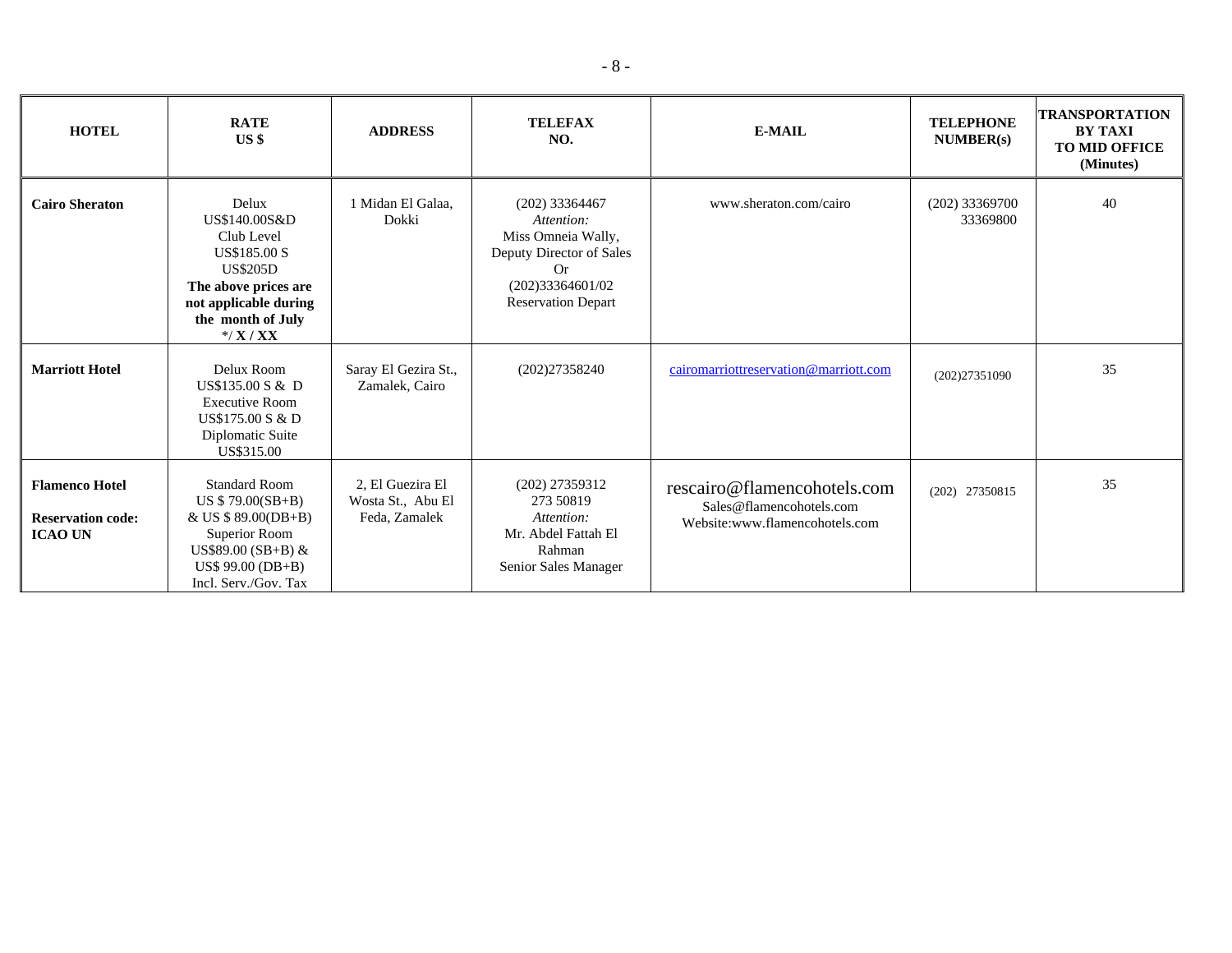| <b>HOTEL</b>     | <b>RATE</b><br>$US$ \$                                                                                                                 | <b>ADDRESS</b>                  | <b>TELEFAX</b><br>NO.                            | <b>E-MAIL</b>             | <b>TELEPHONE</b><br><b>NUMBER(s)</b> | <b>TRANSPORTATION</b><br><b>BY TAXI</b><br>TO MID OFFICE<br>(Minutes) |
|------------------|----------------------------------------------------------------------------------------------------------------------------------------|---------------------------------|--------------------------------------------------|---------------------------|--------------------------------------|-----------------------------------------------------------------------|
| <b>President</b> | US \$60 (SB)<br><b>US \$70 (DB)</b><br>Incl. Buffet<br>Breakfast/Serv/Gov.<br>Tax<br>The above rates<br>applicable until<br>01/05/2011 | 22 Taha Hussein St.,<br>Zamalek | (202) 27361752<br>Attention:<br>Mr. Essam Safwat | Presidenthotel3@gmail.com | (202) 27350718<br>27350652           | 35                                                                    |

#### **GENERAL CONDITIONS**:

- To benefit from ICAO corporate kindly make sure to mention in your reservation request that you are a Participant in an ICAO Meeting, Seminar or Workshop.
- All above rates are subject to 12% service charge, 10% sales tax and 2% municipality tax.
- Method of payment should be stated in reservation request.
- In case of booking on guest account a credit card number as well as its expiry date should be submitted in order to guarantee the reservation.
- Special corporate rates are not valid during conferences or events, in which special conference rates will be applied.

## **CONDITIONS APPLICABLE TO CERTAIN HOTELS ONLY:**

- \* Complimentary meet and assist at Cairo International Airport (upon request 48 hours prior notice and full flight details are clearly forwarded).<br>\*\* Free transportation from and to Cairo International Airport (scheduled s
- \*\* Free transportation from and to Cairo International Airport (scheduled shuttle bus service), full flight details to be provided to ensure the maximum level of service.<br>\*\*\* Complimentary down town shuttle bus transportat
- Complimentary down town shuttle bus transportation several times a day.
- **X** One night cancellation fees will be charged in case of no show. Also, the hotel will reserve the right to release the booking 48 hours before the arrival date in case reservation was not guaranteed by either credit card or payment or a voucher.
- **XX** Meet and assist or transportation Service to/from Cairo Intl Airport can be arranged against charge. Requests can be sent via fax to the Reservation Department with at least 24 hours prior to arrival and need to be guaranteed by credit card.
- **N.B. No ICAO corporate rates will be applicable upon arrival if no PRIOR reservations have been made, following above procedure. Also no reservation is made on the web (online) published rate as this will prevent from obtaining ICAO Corporate rates.**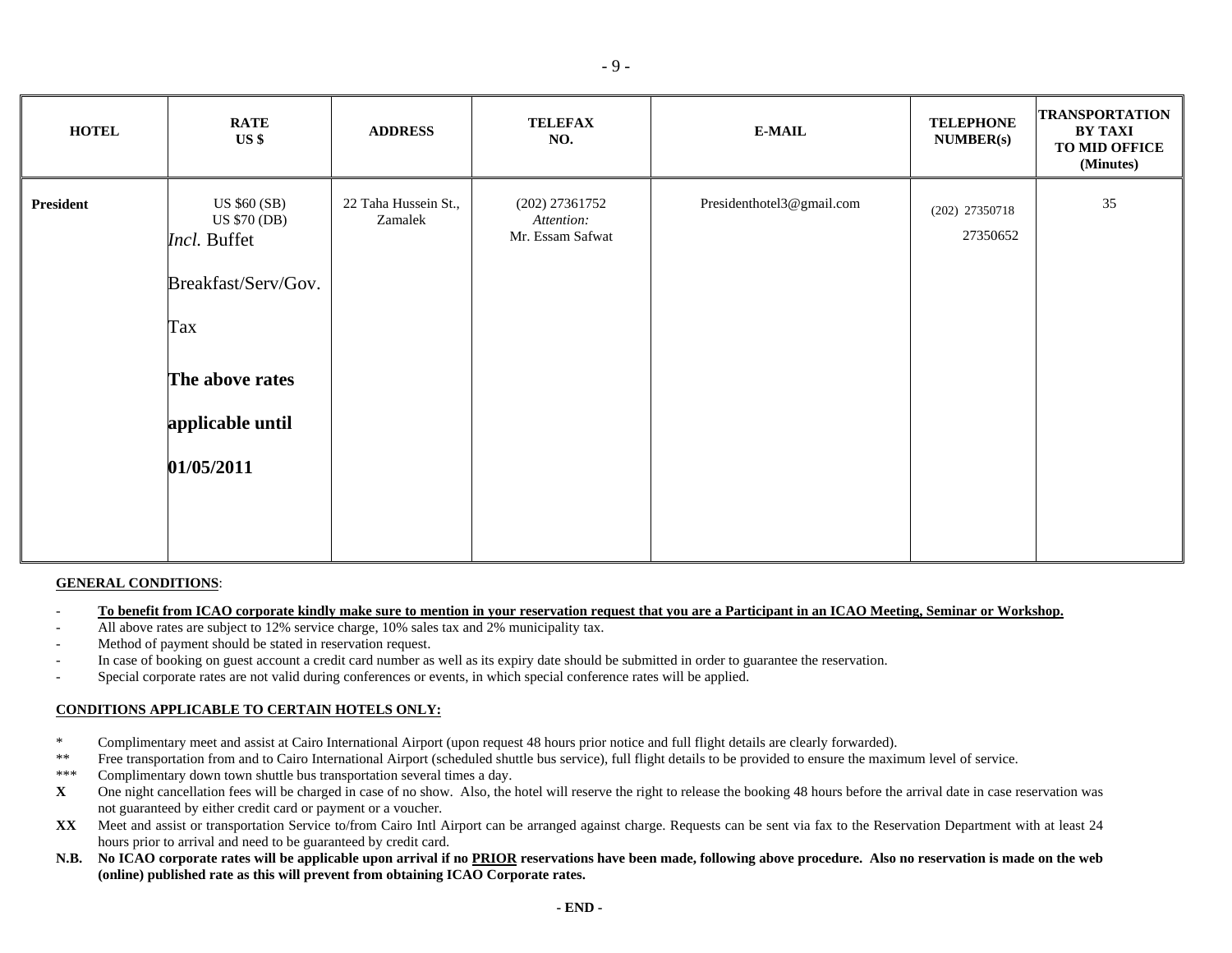# **LIST OF HOTELS WITH ICAO CORPORATE RATES**

*3 June 2013* 

#### **PARTICIPANTS ARE REQUIRED TO MAKE THEIR OWN RESERVATION(S). (ICAO MID REGIONAL OFFICE DOES NOT TAKE ANY RESPONSIBILITY FOR HOTEL RESERVATION OR CONFLICT (S) BETWEEN PARTICIPANTS AND THE HOTEL)**

| <b>HOTEL</b>                          | <b>RATE</b><br>US <sub>s</sub>                                                                                                                                                                                                                                                            | <b>ADDRESS</b>                                           | <b>TELEFAX</b><br>NO.                                            | <b>E-MAIL</b>                                                                                                                                 | <b>TELEPHONE</b><br>NUMBER(s)         | <b>TRANSPORTATION</b><br><b>BY TAXI</b><br>TO MID OFFICE<br>(Minutes) |
|---------------------------------------|-------------------------------------------------------------------------------------------------------------------------------------------------------------------------------------------------------------------------------------------------------------------------------------------|----------------------------------------------------------|------------------------------------------------------------------|-----------------------------------------------------------------------------------------------------------------------------------------------|---------------------------------------|-----------------------------------------------------------------------|
| <b>Hotel Heliopolis</b><br>(Fairmont) | <b>Fairmont Room</b><br>\$110.00S-\$125.00D<br><b>Fairmont Pool View</b><br>\$125.00S-\$140.00D<br>Heliopolis Suite<br>\$220.00S-\$235.00D<br><b>Above Rates include</b><br><b>Breakfast basis</b><br>(Special rates for<br>group more than 9<br>persons-deal directly<br>with the hotel) | Orouba Street<br>Heliopolis                              | (202)<br>22678170<br>Attention<br><b>Reservation Department</b>  | Hli.reservations@fairmont.com<br>Cc<br>Hli.sales@fairmont.com                                                                                 | (202)<br>22677730/40                  | 30                                                                    |
| <b>Meridien</b><br>(Heliopolis)       | Superior Room<br>US\$100.00 S or D<br>Deluxe Room<br>US\$120.00 S or D<br>Royal Club<br>US\$145.00 S or D<br>$^{*/*}$                                                                                                                                                                     | 51. El Orouba Street<br>Heliopolis                       | (202) 24172492<br>Attention:<br><b>Reservation Depart</b>        | Reservations.heliopolis@lemeridien.com<br>$\&$<br>Ahmed.maher@lemeridien.com                                                                  | (202) 24172492<br>22905055            | 30                                                                    |
| <b>Radisson Hotel</b>                 | <b>Standard Room</b><br><b>US\$90.00 S&amp;D</b><br><b>Business Room</b><br>US\$140.00 S&D<br>Including breakfast                                                                                                                                                                         | Abdel Hamid Badawi<br>St.<br>Sheraton Area<br>Heliopolis | 202) 26965657                                                    | reservations.cairo@radissonblu.com<br>cc<br>Ihab.Barsoum@radissonblu.com<br>$C_{\rm C}$<br>Sales.cairo@radissonblu.com<br>www.radissonblu.com | $(202)$ 26965656                      | 30                                                                    |
| <b>Novotel Cairo</b><br>Airport       | <b>US \$100.00S</b><br><b>US \$110.00D</b><br>(B&B)<br>Incl. Service Charges &<br>Taxes<br>$\ast$                                                                                                                                                                                         | Cairo Airport                                            | (202)2 2914794/26373530<br>Attention:<br><b>Reservation Dept</b> | rso egypt@accor-hotels.com<br>cc<br>h0502-sl@accor.com                                                                                        | (202)22918520<br>22918573<br>22918577 | 20                                                                    |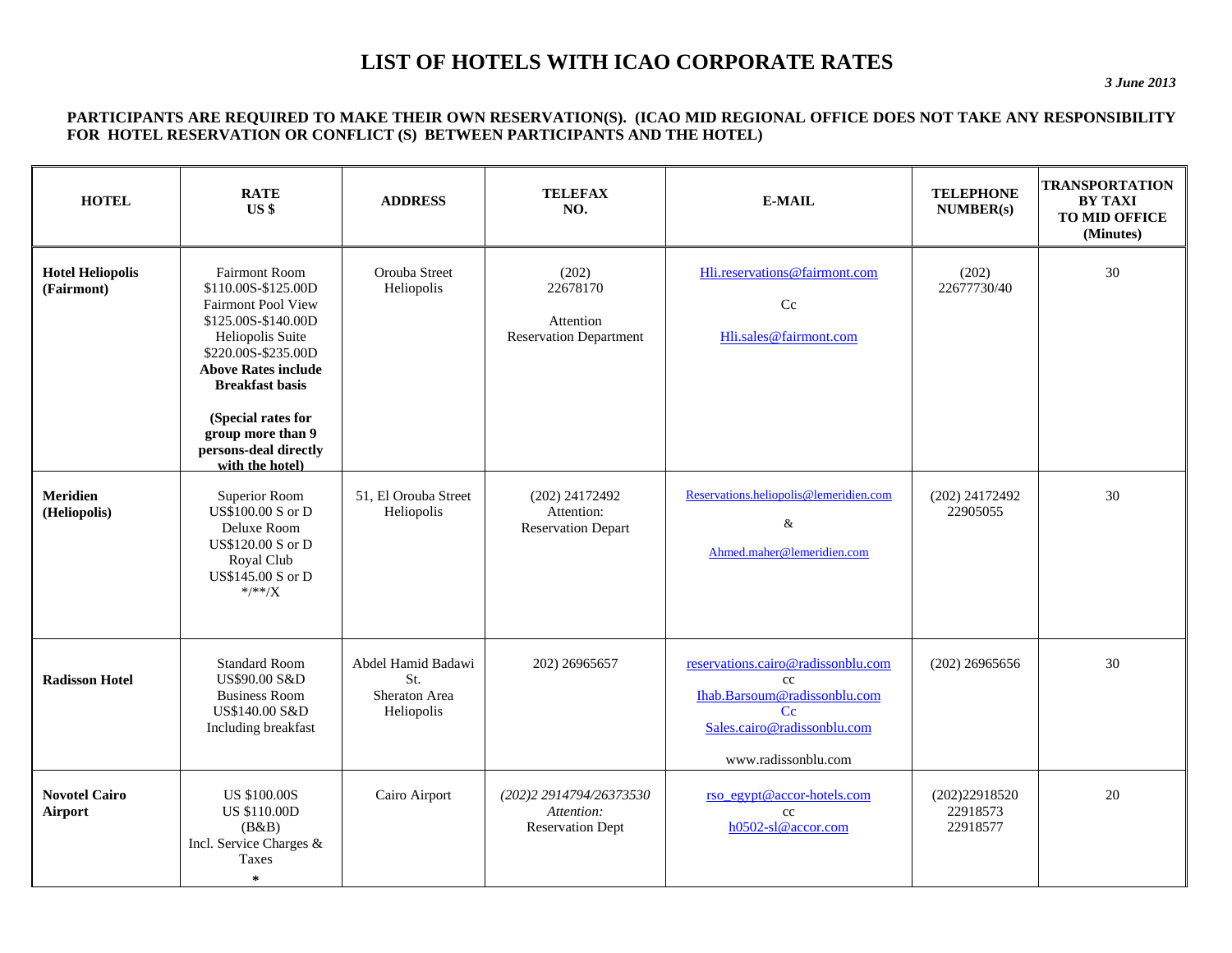| <b>HOTEL</b>                                 | <b>RATE</b><br>US \$                                                                                                                                                                                                                                                                                                                                                                                            | <b>ADDRESS</b>              | <b>TELEFAX</b><br>NO.                                   | <b>E-MAIL</b>                                                            | <b>TELEPHONE</b><br><b>NUMBER(s)</b>                                                 | <b>TRANSPORTATION</b><br><b>BY TAXI</b><br>TO MID OFFICE<br>(Minutes) |
|----------------------------------------------|-----------------------------------------------------------------------------------------------------------------------------------------------------------------------------------------------------------------------------------------------------------------------------------------------------------------------------------------------------------------------------------------------------------------|-----------------------------|---------------------------------------------------------|--------------------------------------------------------------------------|--------------------------------------------------------------------------------------|-----------------------------------------------------------------------|
| Le Passage                                   | Superior<br>US\$95.00 S or D<br>Delux Room<br>US \$115.00 S or D<br><b>Executive Club Room</b><br>US\$135.00<br>*/**/***                                                                                                                                                                                                                                                                                        | Cairo Airport               | (202)24180761<br>Attention:<br><b>Reservations Dept</b> | Reservations@lepassage-hotels.com<br>&<br>wsalah.sm@lepassage-hotels.com | $(202)$ 22929626<br>direct reservation<br>or Direct Operator<br>22919400<br>22670099 | 20                                                                    |
| Intercontinental<br><b>Citystars</b>         | Standard<br>US\$103.00 Bed only<br>US\$118.00 Bed &<br><b>Breakfast</b><br>Club Intercontinental<br>Room & Business Suite<br>US\$173.00 Bed only<br>US\$188.00 Bed &<br><b>Breakfast</b><br><b>Eecutive Suite</b><br>US\$223.00 Bed only<br>US\$238.00 Bed &<br><b>Breakfast</b><br>Supplement of U\$30.00<br>for double occupancy<br>per room & US\$70.00<br>for Club Intercontinental<br>per night            | PO Box 1026<br>Cairo, Egypt | $(202)$ 248000480                                       | res.citystars@ihg.com<br>$\underline{cc}$<br>noha.elbahrawy@ihg.com      | (202)24800100<br>Ext 38                                                              | 50                                                                    |
| <b>Holiday Inn Cairo</b><br><b>Citystars</b> | Standard<br>US\$75.00 Bed only<br>US\$86.00 Bed &<br>Breakfast supplement<br>US\$105.00 Bed only<br>US\$116.00 Bed &<br><b>Breakfast</b><br><b>Executive Room</b><br>US\$125.00 Bed only<br>136.00 Bed & Breakfast<br>Superior Suite<br>US\$150.00 Bed only<br>US\$161.00 Bed and<br><b>Breakfast</b><br>Supplement of<br>US\$20.00 for double<br>occupancy & 50.00 for<br><b>Executive Suites</b><br>Per night | PO Box 1026<br>Cairo, Egypt | $(202)$ 24800480                                        | res.citystars@ihg.com<br>$\rm cc$<br>noha.elbahrawy@ihg.com              | (202)24800100<br>Ext 38                                                              | 50                                                                    |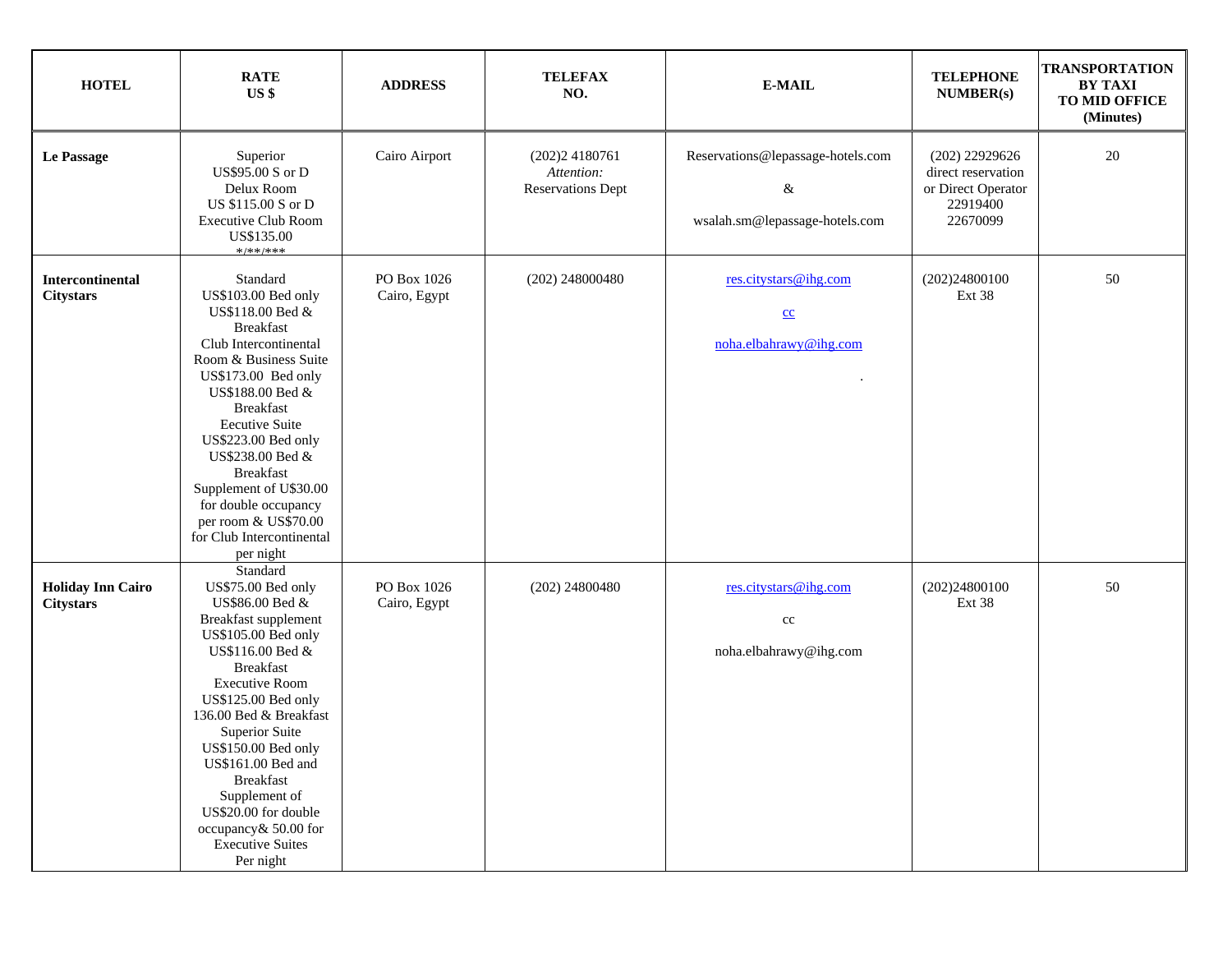| <b>HOTEL</b>                       | <b>RATE</b><br>US <sub>3</sub>                                                                                                                                                                                           | <b>ADDRESS</b>                         | <b>TELEFAX</b><br>NO.                                                                                           | <b>E-MAIL</b>                                                                                                                     | <b>TELEPHONE</b><br><b>NUMBER(s)</b>     | <b>TRANSPORTATION</b><br><b>BY TAXI</b><br>TO MID OFFICE<br>(Minutes) |
|------------------------------------|--------------------------------------------------------------------------------------------------------------------------------------------------------------------------------------------------------------------------|----------------------------------------|-----------------------------------------------------------------------------------------------------------------|-----------------------------------------------------------------------------------------------------------------------------------|------------------------------------------|-----------------------------------------------------------------------|
| <b>Baron</b>                       | <b>US \$100.00S</b><br><b>US\$110.00D</b><br>Incl. open Buffet Breakfast,<br>Service Charges & Taxes                                                                                                                     | 8, Maahad El Sahari<br>St., Heliopolis | $(202)$ 22907077<br>Attention:<br>Reservation Dept.<br><sub>or</sub><br>Mr.Osama Kassiem<br>Asst. Sales Manager | resveai@baronhotels.com<br>or sales@baroncairo.com<br>website: www.baron hotels.com                                               | (202)22907077<br>22915757                | 40                                                                    |
| <b>Hotel Beirut</b>                | US\$73.00(S)<br>US\$90.00 (D)<br>Suite S or D<br>US\$130.00<br><i>Incl.</i> Serv./Gov. Tax<br>$*$ /**                                                                                                                    | 56, Beirut Street<br>Heliopolis        | $(202)$ 22904065 or<br>(202) 24159422<br>Attention:<br><b>Reservation Dept</b>                                  | res.ca@beiruthotelseg.com<br>Website: beiruthotelseg.com                                                                          | $(202)$ 22911092<br>24145079<br>22916048 | 40                                                                    |
| <b>Sofitel Cairo El</b><br>Gezirah | Superior<br>US\$125.00 (S)<br>US\$145.00(D)<br>Luxury<br>US\$145.00(S)<br>US\$165(D)<br>Including open buffet<br>breakfast<br>Club Millesime<br>US\$175.00(S)<br>USD195.00(D)<br>Including buffet<br>breakfast<br>$\ast$ | 3 El Thawra Council<br>St.<br>Zamalik  | (202) 27398298<br>Attention<br>Reservation Dept.<br><b>Or</b><br>Mr. Ayman Helal<br>Sales Manager               | h5307-re3@sofitel.com<br>Or<br>H5307-re4@sofitel.com<br>Cc<br>H5307-s16@sofitel.com<br>Website<br>www.sofitel-cairo-elgezirah.com | (20) 27373737                            | 60                                                                    |
| <b>Marriott Hotel</b>              | Delux Room<br>US\$135.00 S & D<br>Diplomatic Suite<br>US\$315.00<br>Special rate for group<br>more than 10 persons<br>direct deal with<br><b>Marriott</b>                                                                | Saray El Gezira St.,<br>Zamalek, Cairo | (202)27358240                                                                                                   | cairomarriottreservation@marriott.com                                                                                             | (202)27351090                            | 60                                                                    |